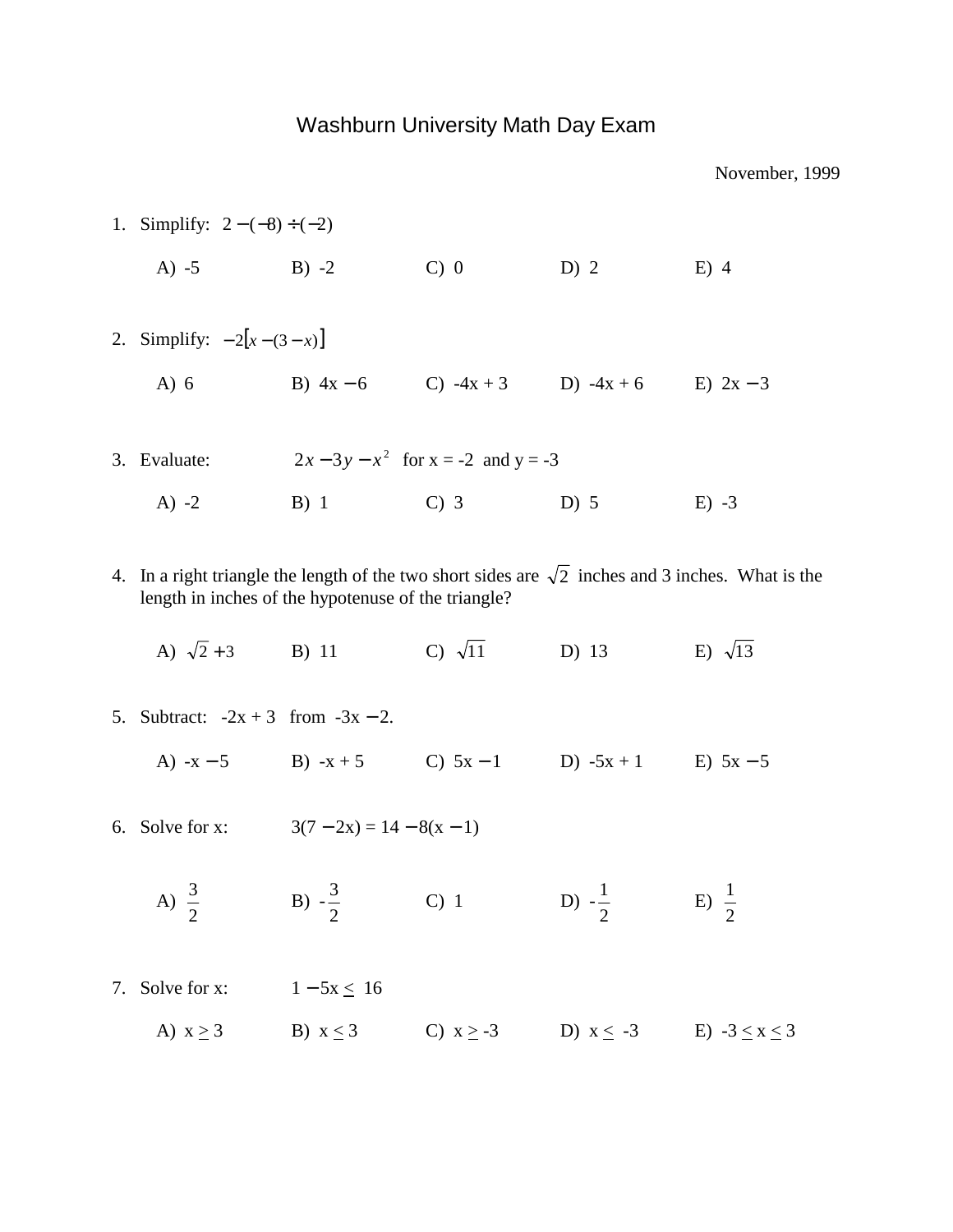- 8. Expand:  $(5x-2y)^2$ 
	- A)  $25x^2 4y^2$  B)  $25x + 4y^2$  C)  $25x^2 10xy + 4y^2$
	- D)  $25x^2 + 10xy + 4y^2$  $E)$  25x<sup>2</sup> – 20xy + 4y<sup>2</sup>
- 9. Simplify:  $5, 2$ 16 24 *x y*  $-24x^5y$ 
	- A)  $\frac{3x}{2}$  B)  $\frac{3x}{2}$  C.)  $\frac{3x}{2}$  D)  $\frac{3x}{2}$  E.) *y x* 2  $-3x^3$ 2  $-3x^3$ 5 7 2 3 *y* − *x y x* 2  $3x^3$ 2  $3x^3$
- 10. Reduce:
	- A)  $\overline{B}$  B)  $\overline{C}$  C)  $\overline{C}$  B)  $\overline{C}$  B) *x* 2 *x x* − 2  $-\frac{x+2}{x}$  D)  $\frac{x+2}{2x}$ 2 + 2 *x x* − + 2 2

11. A 6 foot man is standing 8 feet horizontally from the base of a light pole. If the man's shadow is 4 feet in length, how far off the ground is the light?

- A) 12 ft B) 16 ft C) 18 ft D) 20 ft E) 24 ft
- 12. Simplify:  $2\sqrt{75} 3\sqrt{12} + \frac{3}{\sqrt{3}}$  $2\sqrt{75} - 3\sqrt{12} + \frac{6}{7}$

 $\sqrt[3]{25}$ 10

*x x*

2

*x*

 $x - x$ 

− − 4

2

- A)  $\frac{3\sqrt{3}+6}{5}$  B)  $4\sqrt{3}$  C)  $4\sqrt{2}$  D)  $6\sqrt{3}$  E) 3  $\frac{3\sqrt{3}+6}{\sqrt{2}}$  B)  $4\sqrt{3}$  C)  $4\sqrt{2}$  D)  $6\sqrt{3}$  E)  $6\sqrt{2}$
- 13. Rationalize:
	- A)  $\frac{2}{\sqrt[3]{5}}$  B)  $\frac{2\sqrt[3]{25x}}{5}$  C)  $\frac{2x\sqrt[3]{25x}}{5}$  D)  $\frac{5x\sqrt[3]{25x}}{2}$  E) 5  $2\sqrt[3]{25x}$ 5  $2x\sqrt[3]{25x}$ 2  $\frac{5x\sqrt[3]{25x}}{2}$  E)  $2\sqrt[3]{5x^2}$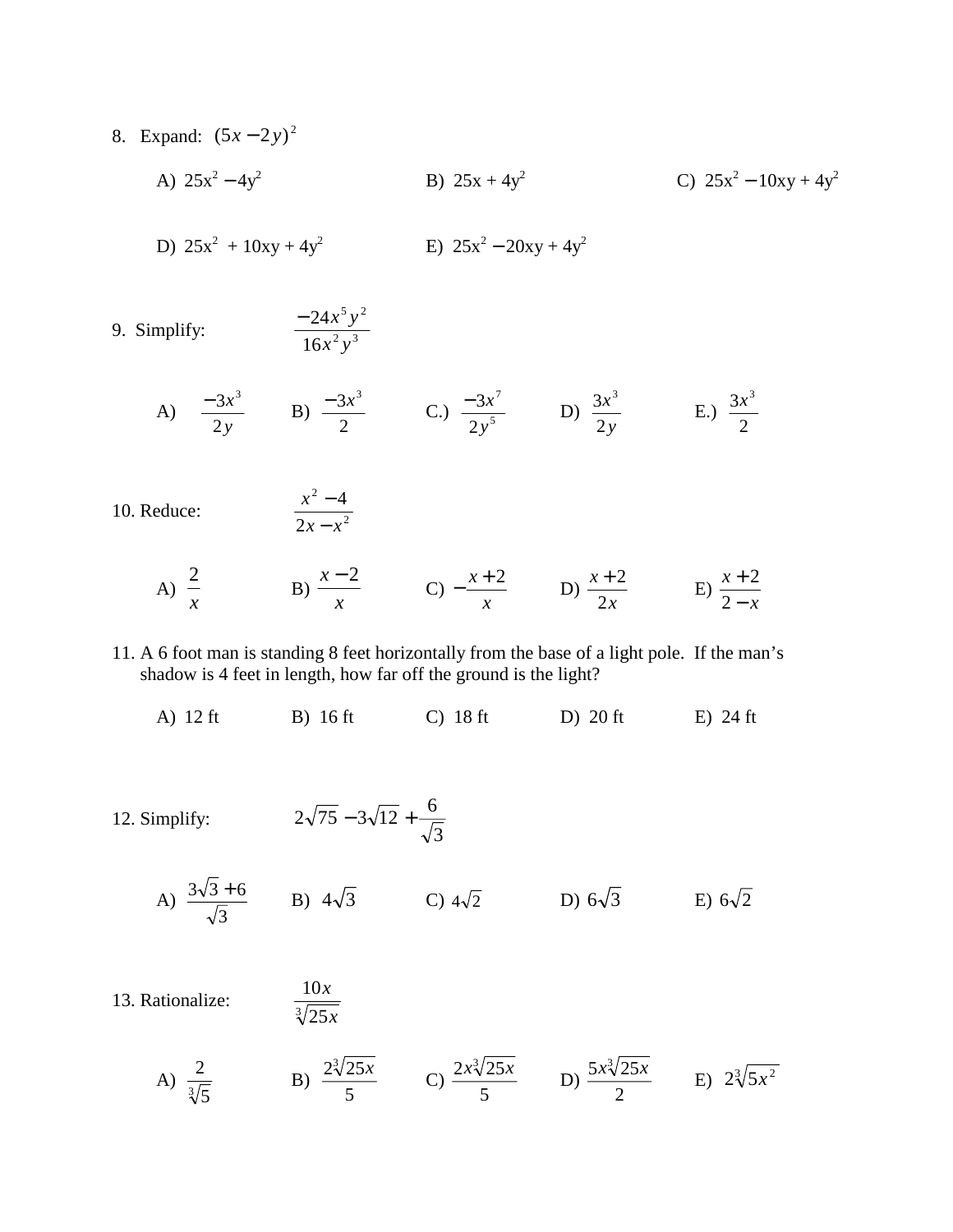14. Simplify: 
$$
\frac{x+2}{x^2-9} - \frac{3}{x^2+3x}
$$

A) 
$$
\frac{x-1}{2x^2+3x-9}
$$
  
B)  $\frac{x-1}{(x^2-9)(x^2+3x)}$   
C)  $\frac{x^2+2x-3}{x(x-3)(x+3)}$   
D)  $\frac{x+5}{x(x-3)}$   
E)  $\frac{x^2-x+9}{x(x-3)(x+3)}$ 

15. Divide and simplify:  $\frac{x-y}{x^2 + xy + y^2} \div \frac{x^2 - y^2}{x^3 - y^3}$  $x^2 + xy + y^2$   $x^3 - y^2$  $x^2 - y$  $x^2 + xy + y$ *x y*  $\frac{x-y}{+xy+y^2} \div \frac{x^2-y^2}{x^3-y^2}$ 

A) -1  
\nB) 
$$
\frac{x+y}{x^2 + xy + y^2}
$$
  
\nC)  $\frac{x-y}{x^2 + xy + y^2}$   
\nD)  $\frac{(x-y)^2}{x^2 + xy + y^2}$   
\nE)  $\frac{x-y}{x+y}$ 

16  $8^{-2/3}$  equals:

A)  $-1\frac{6}{3}$  B)  $-3\frac{3}{16}$  C)  $\frac{1}{4}$  D)  $\frac{1}{16}$  E)  $-8^{2}/3$ 

17. The sum of the solutions to  $|2x-1| = 3$  is:

A) 1 B) 2 C)  $\frac{5}{2}$  D) 3 C)  $\frac{5}{2}$  $\frac{7}{2}$ 

18. The sum of the solutions to  $12x^2 + x = 6$  is:

A)  $\frac{1}{6}$  B)  $-\frac{1}{12}$  C)  $-\frac{1}{4}$  D)  $\frac{1}{8}$  E) 1 24 5

19. The slope of the line perpendicular to  $3x - 2y = 7$  is:

A)  $-3\frac{3}{2}$  B)  $3\frac{3}{2}$  C)  $2\frac{3}{3}$  D)  $-2\frac{3}{3}$  E) 3  $2/3$  D)  $-2/3$  E)  $-2/7$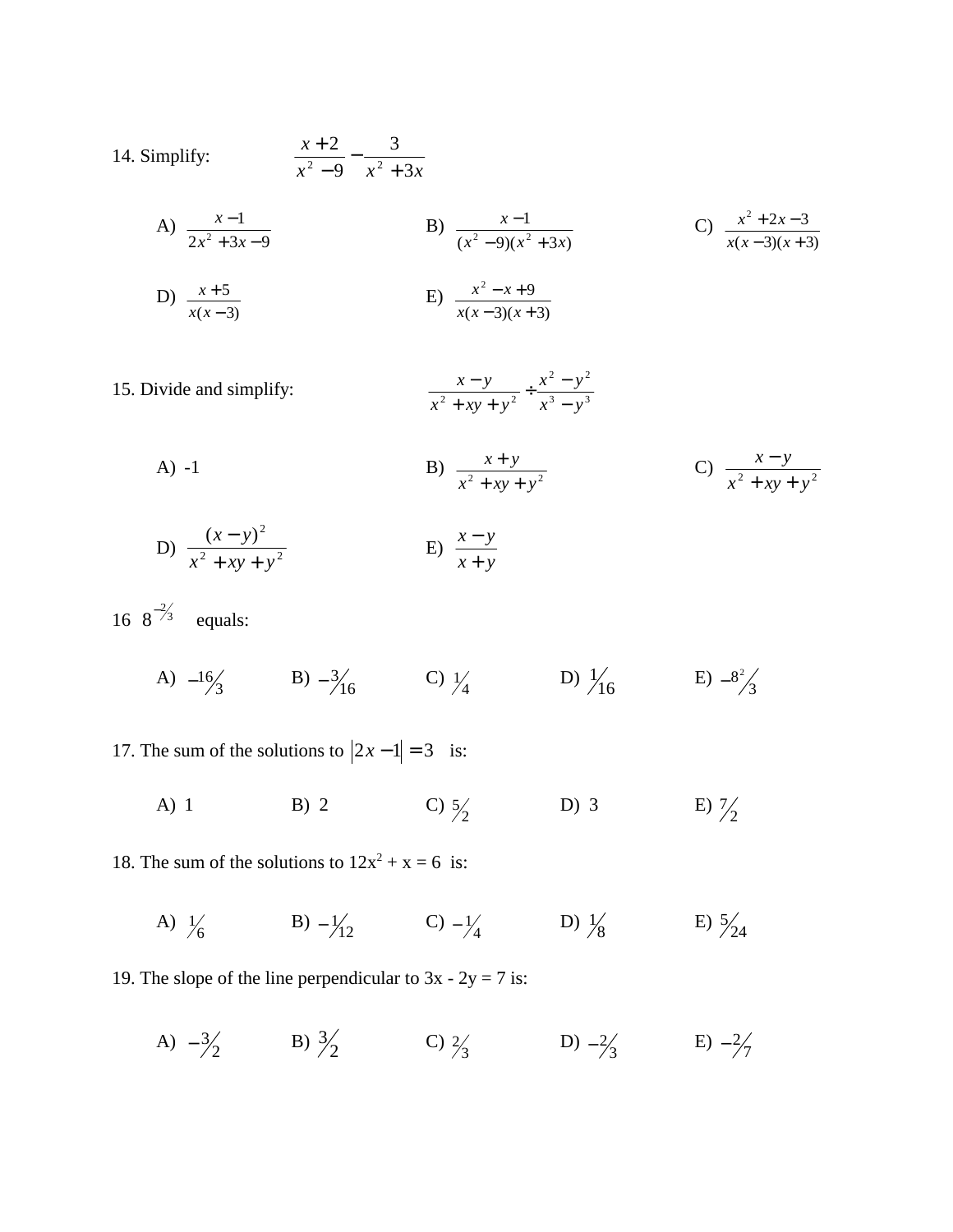20. The quotient of the complex numbers  $(2 + 4i) \div (1 - i)$  simplifies to:

A) 1 + 3*i* B) − 1 + 3*i* C) 2 − 3*i* D) 2 + 3*i* E) 3 − 2*i* 

21. The y co-ordinate of the vertex of the parabola  $y = x^2 - 4x + 5$  is:

A) 5 B) 3 C) 2 D) 1 E) -5

22. The radius of the circle  $x^2 + y^2 + 4x - 2y - 4 = 0$  is :

- A) 1 B) 3/2 C) 2 D) 5/2 E) 3
- 23. The inverse function of  $f(x) = 2^x$  is:

A) 
$$
f^{-1}(x) = x^2
$$
 B)  $f^{-1}(x) = \log_2 x$  C)  $f^{-1}(x) = 2x$  D)  $f^{-1}(x) = \frac{x}{2}$  E)  $f^{-1}(x) = \frac{2}{x}$ 

 $n-1$   $n^2 - n$ 

 $n^2 + n$ 

24. 
$$
\frac{(n+1)!}{(n-1)!}
$$
 simplifies to:  
A) n<sup>2</sup> - n  
B) n<sup>2</sup> + n  
C)  $\frac{1}{n-1}$   
D)  $\frac{1}{n^2 - n}$   
E)  $\frac{1}{n^2 + n}$ 

25. If  $\log_{10} a = 2.1$  and  $\log_{10} b = 3.1$  then  $\log_{10} \left| \frac{ab}{\sqrt{10}} \right|$  simplifies to:  $\overline{\phantom{a}}$  $\overline{\phantom{a}}$ I l ſ  $\log_{10} \frac{uv}{\sqrt{10}}$ 2 10 *ab* A) 7.3 B) 7.5 C) 7.7 D) 7.8 E) 7.9

26. If  $f(x) = 2x - 3$  then for  $h \ne 0$ ,  $\frac{f(x+h) - f(x)}{h}$  simplifies to:

A) 2  
B) 
$$
\frac{2x+h-3}{h}
$$
  
C)  $\frac{2x+3}{h}$   
D)  $\frac{2x+2h}{h}$   
E)  $\frac{x+h}{h}$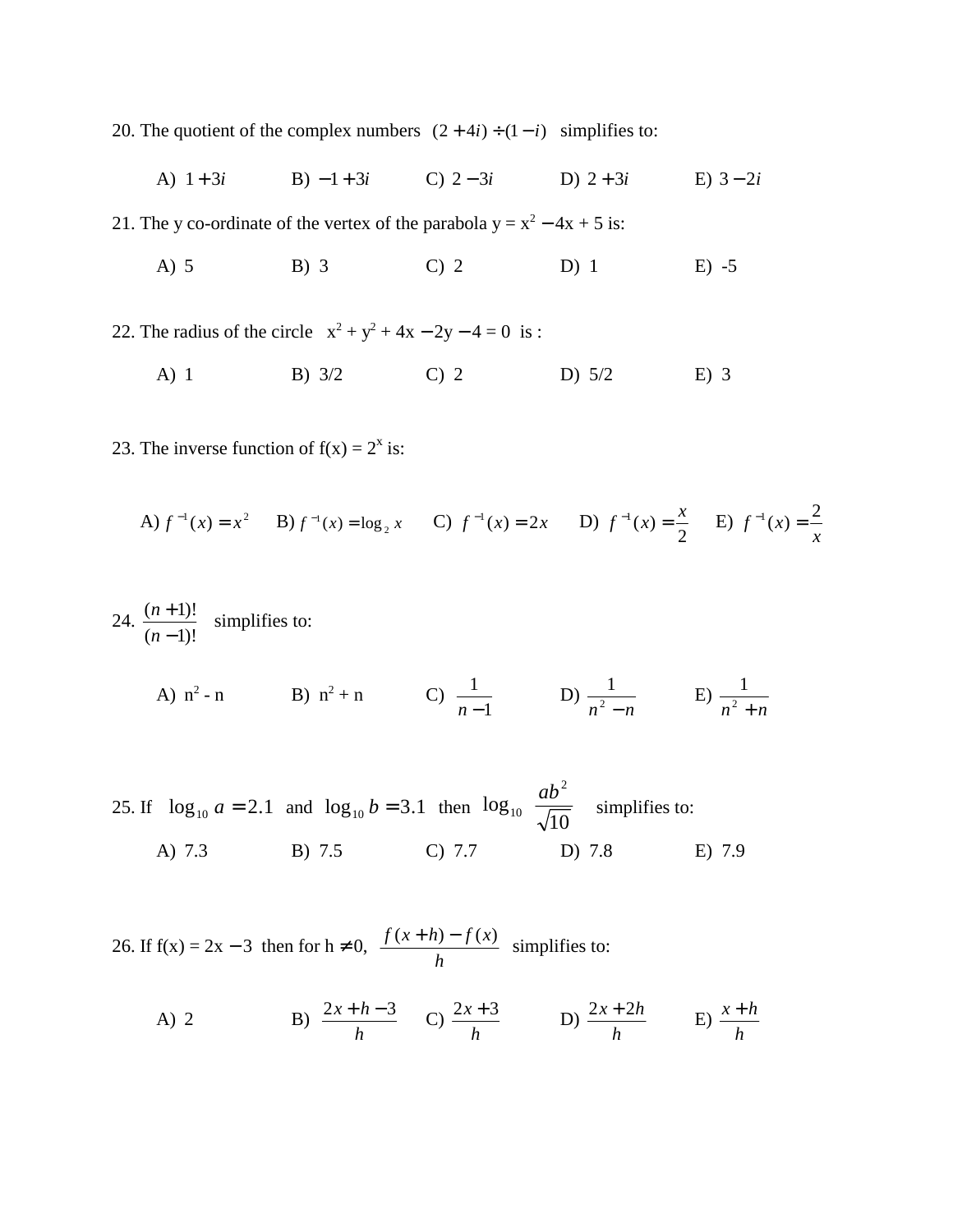- 27. The infinite repeating decimal 1.393939… can be expressed as a reduced fraction a/b where  $a + b$  equals:
	- A) 237 B) 219 C) 139 D) 122 E) 79

28. If  $sin(x) = 3/5$  with  $\pi/2 < x < \pi$  then  $tan(x)$  equals:

A)  $\frac{3}{4}$  B)  $-\frac{3}{4}$  C)  $\frac{4}{3}$  D)  $-\frac{4}{3}$  E)  $-\frac{3}{4}$  C)  $\frac{4}{3}$  $-\frac{4}{3}$  E)  $-\frac{5}{3}$ 

29. The expression  $tan(x) \div \left| sin^3(x) + sin(x) cos^2(x) \right|$  simplifies to:

- A) csc(x) B) sec(x) C) cot(x) D) sin(x) E)  $\frac{\tan(x)}{\cos(x)}$ *x x*
- 30. In a "single elimination golf tournament" pairs of players are matched and the loser of each match is out of the tournament. The winners are successively rematched. One loss and a player is eliminated from the tournament. In a game with 256 players, how many games are played?
	- A) 16 B) 32 C) 64 D) 127 E) 255
- 31. Three marksman simultaneously shoot and hit a rapidly spinning spherical target. What is the probability that the three points of impact lie on the same hemisphere?
	- A) 0 B)  $1/3$  C)  $\frac{1}{2}$  D)  $2/3$  E) 1
- 32. Two men play a card game and the stake is 1 penny per game. At the end, one man has won 3 pennies and the other man has won exactly 3 games (but has won no pennies). How many games did they play?
	- A) 3 B) 6 C) 9 D) 12 E) 15
- 33. Assuming that the infinite expression  $\sqrt{12 + \sqrt{12 + \sqrt{12 + \dots}}}$  equals some number that number is:
	- A) 4 B) 12 C) 24 D) 48 E) over 100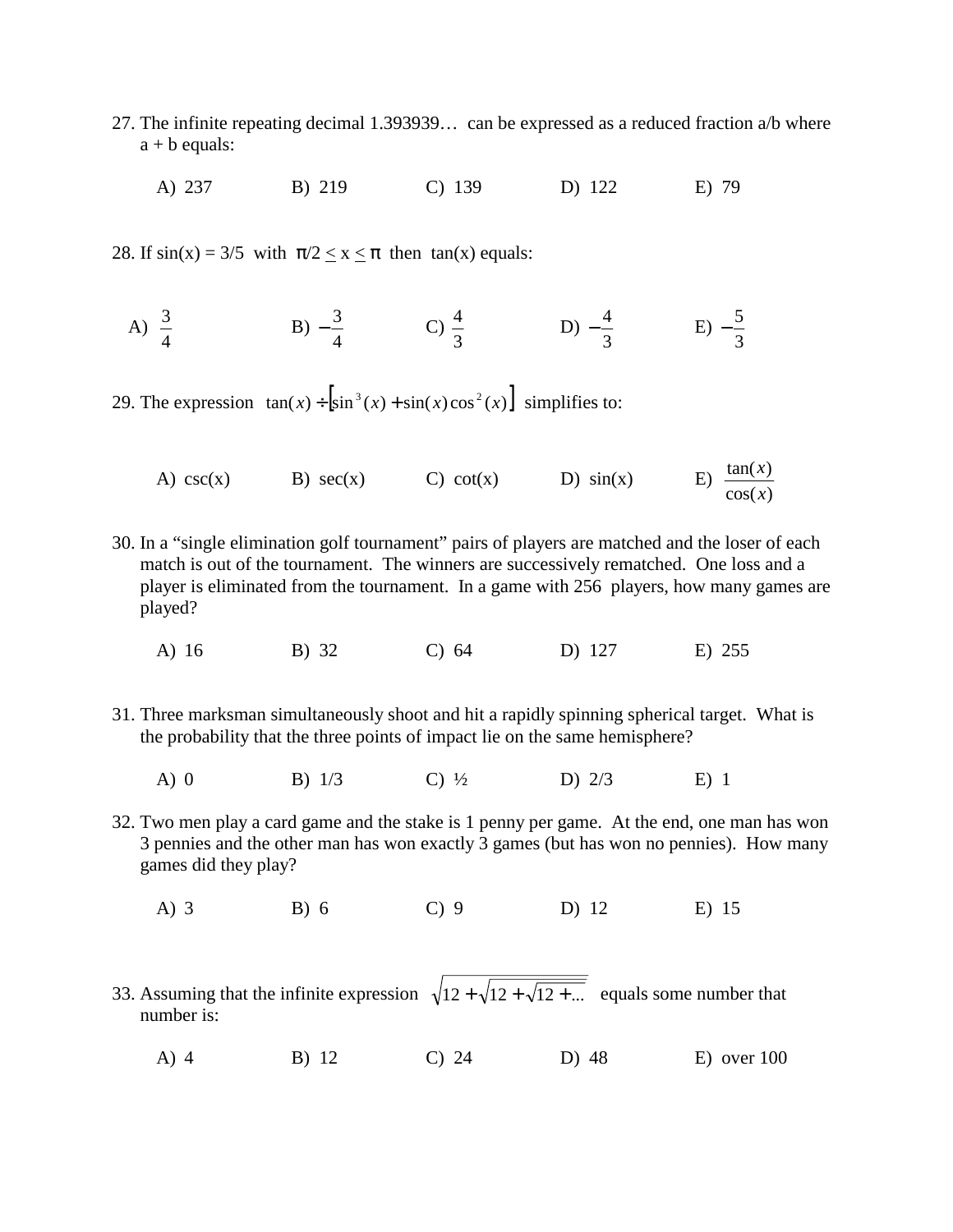- 34. Mary can paint a room in 5 hours, but it takes Bill 8 hours to do it. How long would it take both Mary and Bill to paint the room working together?
	- A) 3 hrs B)  $3\frac{1}{13}$  hrs C)  $3\frac{1}{7}$  hrs D)  $3\frac{1}{4}$  hrs E)  $3\frac{1}{2}$  hrs
- 35. A farmer bought 749 sheep. He sold 700 of them for the same total price he paid for the original 749. The remaining 49 sheep were sold at the same price per head as the other 700. Based on cost, the percent gain on the entire transaction is:
	- A) 2 % B) 4 % C) 5 % D) 7 % E) 14 %
- 36. An engineer whose height is 5'10" is standing in a hole which he is digging. His boss asks him, "How deep are you going to dig the hole?" The engineer responds "I am one-third done and when I am finished my head will be twice as far below the ground as it is now above the ground." How deep will the engineer's hole be when he is finished digging?
	- A) 8 ft B) 9 ft C) 10 ft D)  $10\frac{1}{2}$  ft E) 12 ft
- 37. When I am as old as my father is now, I shall be 5 times as old as my son is now. By then my son will be 8 years older than I am now. The combined ages of my father and myself are 100 years. How old is my son?
	- A) 7 B) 9 C) 11 D) 13 E) 15
- 38. There are 100 cars in a parking lot, each with a unique 3 digit license number. At 5:00 the cars begin to leave. What is the probability that the first 4 cars to leave the lot have license numbers that are increasing in magnitude?
	- A)  $\frac{1}{100}$  B)  $\frac{1}{48}$  C)  $\frac{1}{24}$  D)  $\frac{1}{64}$  E) less than 48 1 24 1 64 1 100 1
- 39. In a pasture, an unfenced 2-acre plot of land is in the shape of a right triangle. There is a post at the midpoint of each side of the triangle. A sheep is tethered to each of the side posts and a dog to the post on the hypotenuse. The ropes are just long enough to let each animal reach the two adjacent vertices. What is the total area in which either sheep can graze and be safe from the dog?

|  | $A)$ 1 acre | B) 2 acres | $C$ ) 4 acres | D) $\pi$ acres | E) $\pi/2$ acres |
|--|-------------|------------|---------------|----------------|------------------|
|--|-------------|------------|---------------|----------------|------------------|